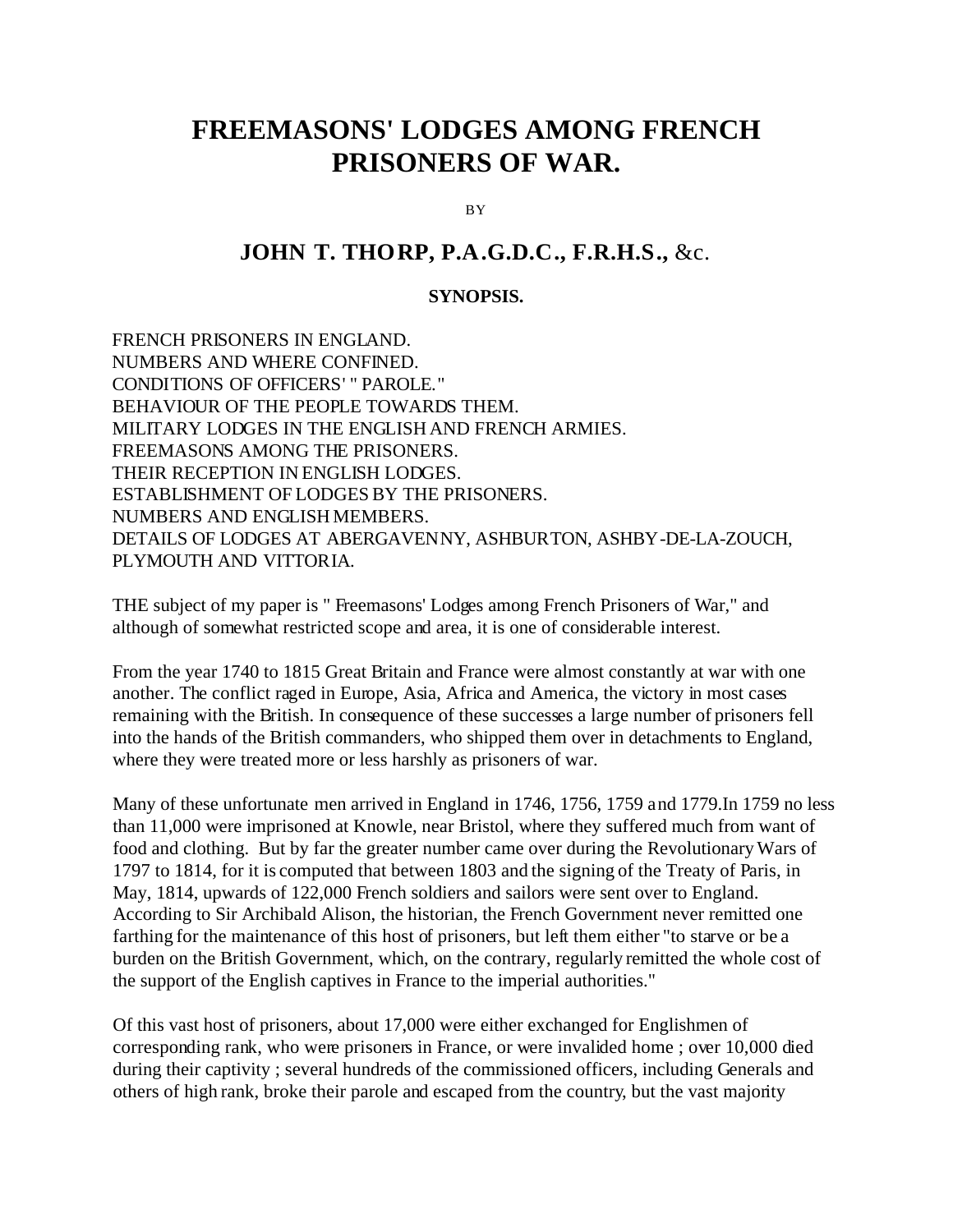remained in captivity until Napoleon's exile to Elba, in 1814, gave temporary peace to Europe. It is stated that between April 11th, 1814, and August 27th of the same year, no less than 67,000 of the French prisoners were sent back to their native land by the English authorities.

The common soldiers and sailors were mostly confined on board hulks at the seaports, or in huge barracks, situate in different parts of the country, in some cases, as at Perth, Plymouth, Dartmoor, Norman Cross and Chatham, especially erected for the purpose. There were frequent organised attempts at escape, much gambling and quarrelling amongst themselves, and the conditions of their captivity were necessarily harsh and unpleasant. No officers were confined in these barracks, except such as had attempted to escape, or for other causes had forfeited their privilege of " parole."

The vast majority of the officers, and those civilians who were entitled to rank as gentlemen, were allowed to reside in certain specified towns " on parole," within strictly assigned limits and on certain conditions. They were sent chiefly to the smaller provincial towns, not more than Zoo being allowed in any one place. I have compiled a list of about 100 towns in England, Wales and Scotland where, at one time or another, French prisoners were permitted to reside. The general conditions of their detention were probably made as little irksome as possible, and a great deal of consideration was shown them in many ways. Most of the prisoners "on parole" lodged in the houses of the townspeople, a weekly sum of  $10/6$  being paid for each prisoner by the British Government.

As many of the officers belonged to wealthy families, considerable sums of money were sent periodically from France, so that they were enabled, in many cases, to procure everything necessary for their comfort, and even for the enjoyment of life. It is asserted that " the French officers in Ashbourne spent in the town not less than 30,000 Pounds a year " during the continuance of the war.

Whilst a considerable measure of liberty was allowed to officers " on parole," they were not permitted, without special authority, to extend their walks more than one mile in any direction from the centre of the town. At nine o'clock in the evening in summer, and earlier in winter, a bell was rung, and if any officer was absent from his quarters at that hour, or whose whereabouts was not known, he was fined a guinea, which was given to the person who had informed against him.

In many cases the French officers, being men of rank and education, were esteemed by the townspeople for their polite and agreeable manners, and were received in all public assemblies with high consideration and a courteous welcome.

One officer of high rank passed most of his captivity as an honoured guest of the Duke of Devonshire, at Chatsworth House, Derbyshire, and on subsequently visiting the Duke after the conclusion of the war, is said to have declared that the happiest period of his life was when he was a prisoner "on parole" in England.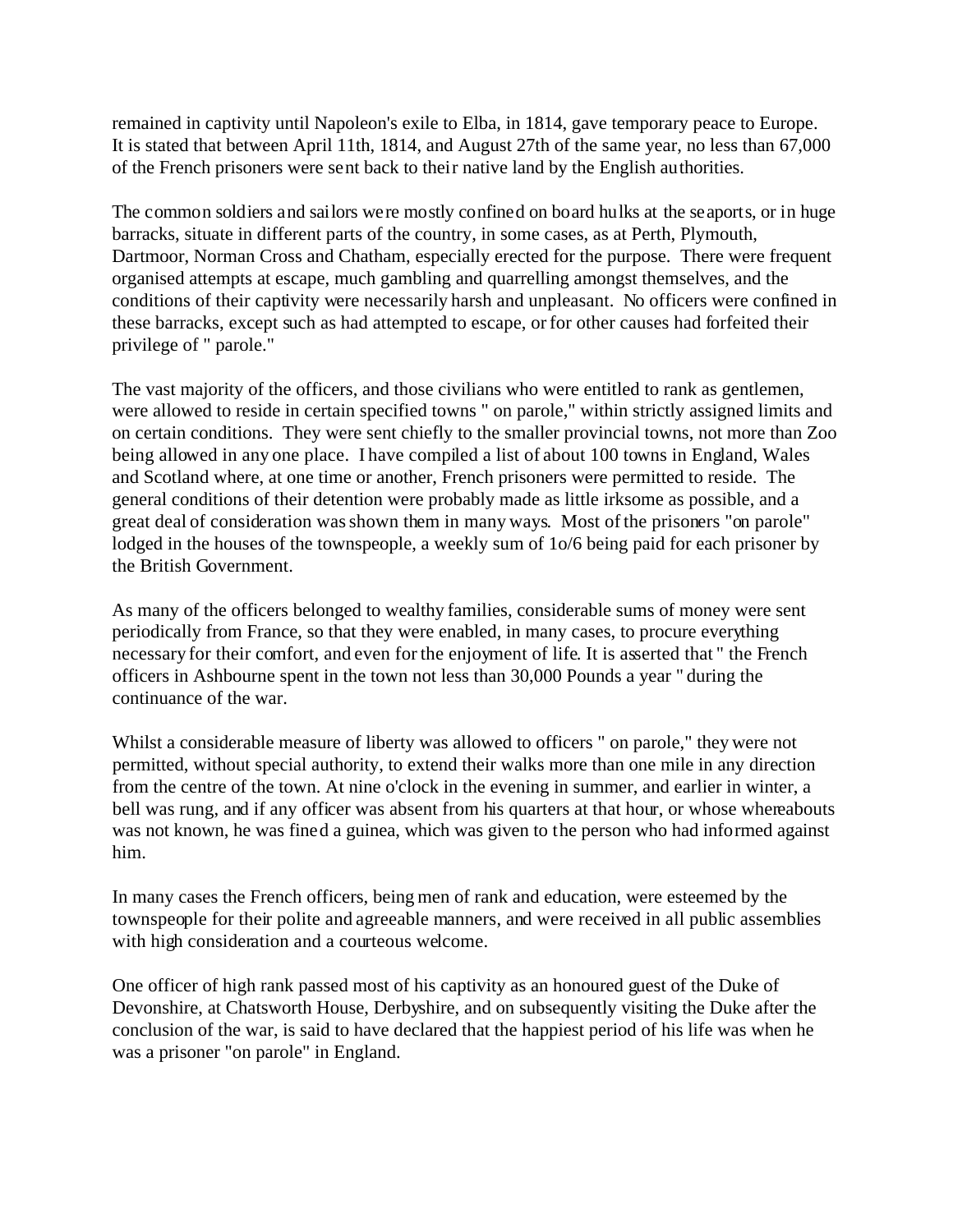The little town of Ashbourne, in Derbyshire, owing to its central position and its distance from the coast, was selected by the Government as the place of residence for some of their most important prisoners, among whom were Generals Boyer, Pajeau and Rochambeau. Lord Macartney, and others of the local nobility and gentry, entertained them generously at all times, in an earnest endeavour to relieve the monotony and tedium of their lives.

There are many instances on record where these officers were treated more as friends than as prisoners; the fact that many remained in England after peace was declared is well known, and proves that, in some cases at least, their captivity had been neither severe nor unpleasant.

From the year 1732, when the first military lodge was constituted in the 1st Regt. of Foot-now the Royal Scots-by the Grand Lodge of Ireland, Freemasonry has been increasingly popular in the British Army. By the year 1790 over 150 lodges had been constituted in various Regiments by the Grand Lodges of the United Kingdom, and although, at the present time, only two remain on the English roll, the proportion of military masons is still very large.

Freemasonry seems to have been equally popular in the French Army. Although the first military lodge in France was only constituted in 1759, by the year 1787 no less than seventy-six lodges had been warranted by the Grand Orient of France in various regiments of the French Army.

This popularity of the Craft in the armies of the two nations is surely not surprising. The practice of Freemasonry was found to be a pleasant relaxation from the tedious monotony of military life. It served to break down many artificial barriers, afforded many an opportunity for pleasant social intercourse, and was the means of forming and cementing many friendships. To military lodges is also due the wonderful spread of Freemasonry over the world. They opened their lodges wherever for the time being they were stationed, and when they were ordered to other quarters they often left behind them some local members, whom they had admitted, as the nucleus of a stationary lodge. Most of the old Colonial lodges, and many in the New England States of America, owe their establishment to British Army lodges.

Freemasonry being thus exceedingly popular in the French Army, it is not surprising that among the thousands of French officers who were brought to England from time to time as prisoners of war, there were a large number of freemasons, some of very high rank in the Craft. The members of the English lodges generally seem to have done their utmost to alleviate the distress of these French brethren; many old minute books record sums of money voted for their relief, and upon one occasion the Grand Lodge of England voted a substantial amount for the benefit of a French Naval Commander, a prisoner of war, "on parole" at Launceston.

Bro. Burnes, a magistrate and Master of a lodge at Montrose, took the responsibility of removing some French prisoners from the local gaol to his own house, because they were masons. This brother was the father of Sir Alexander Burnes, the famous Asiatic traveller.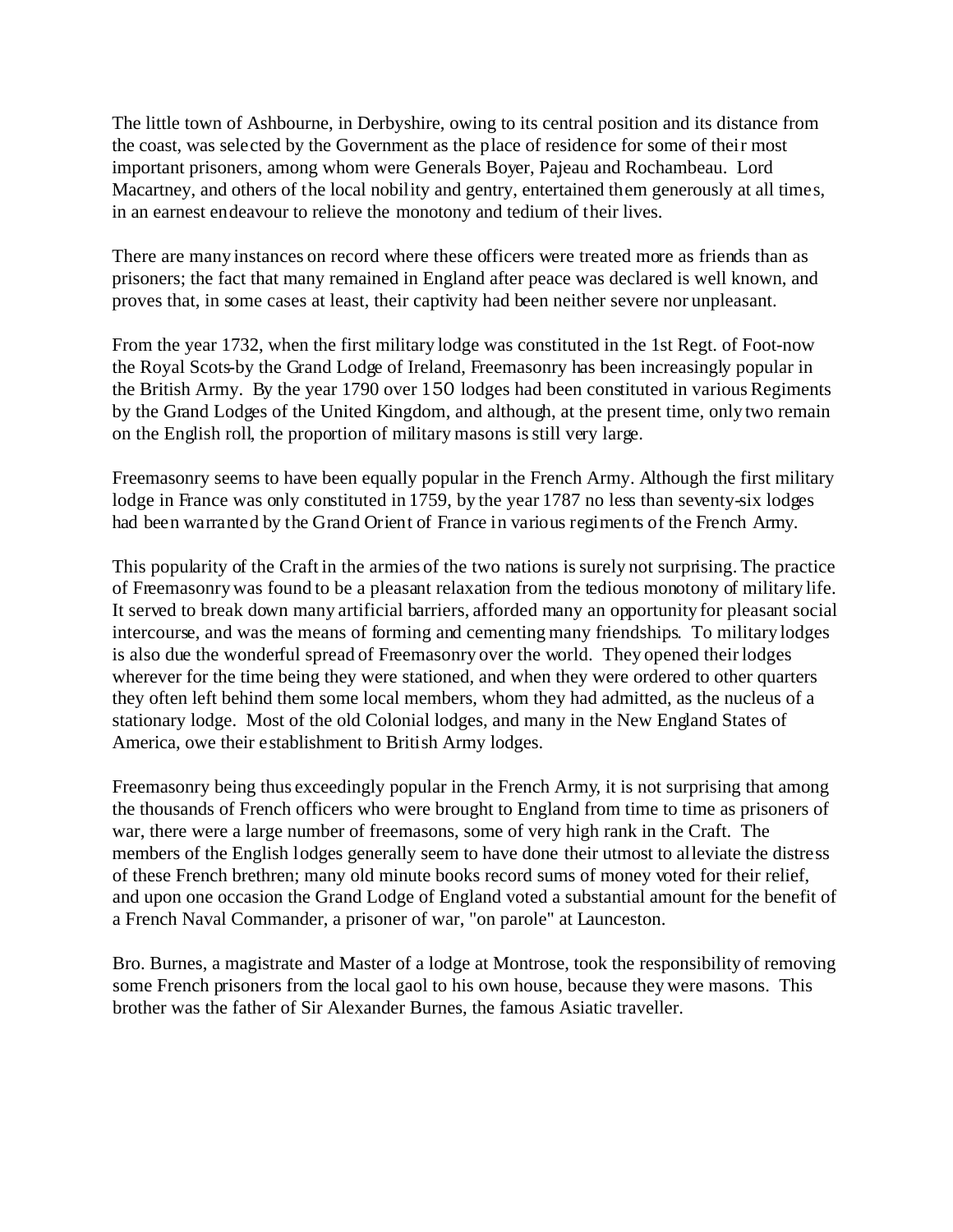Lodge Edinburgh St. Giles, in 1759, evinced a genuine and sympathetic interest in the French prisoners of war confined in Edinburgh Castle. One of its prominent members, Dr. Hy. Cunningham, was, with other brethren, empowered by the Grand Lodge of Scotland to enquire into the condition of such as were freemasons.

That the freemasons among the prisoners were received as visitors at masonic meetings in England, Scotland and Ireland minutes of lodges at Leicester, Winchester, Bandon, Selkirk, Hawick, Melrose, Redruth, and other towns amply testify, and in many cases there is no doubt they became joining members of these local lodges.

Thus in 1746 and 1747 nine French officers were admitted as joining members in the "Antient Boyne" Lodge, No. 84, Bandon.

The following entries appear in the minute book of the "Druids" Lodge, Redruth :- -

" March 18th, 1779.

" The following brethren, being prisoners of war, this evening favoured us with a visit. (Here follow seven names.)

" April 22nd, 1779 (a month later).

" This evening Bro. Garnier, and others, the seven visitors at the previous lodge, being all French brothers, proposed themselves to become members of this lodge, which was unanimously agreed to."

Similar instances of "joining" can be found in the records of many other lodges.

It is abundantly clear that the bond of masonic brotherhood was generously acknowledged in all towns where lodges were already established, and that the lot of the prisoners who were masons was in consequence very considerably ameliorated.

But it often happened that prisoners were sent to small towns where no lodge was established, and as it was a rule with the authorities to distribute the officers of any particular French regiment among different towns, there was never a sufficient number belonging to any French regimental lodge, to enable them to meet for work under their old banner.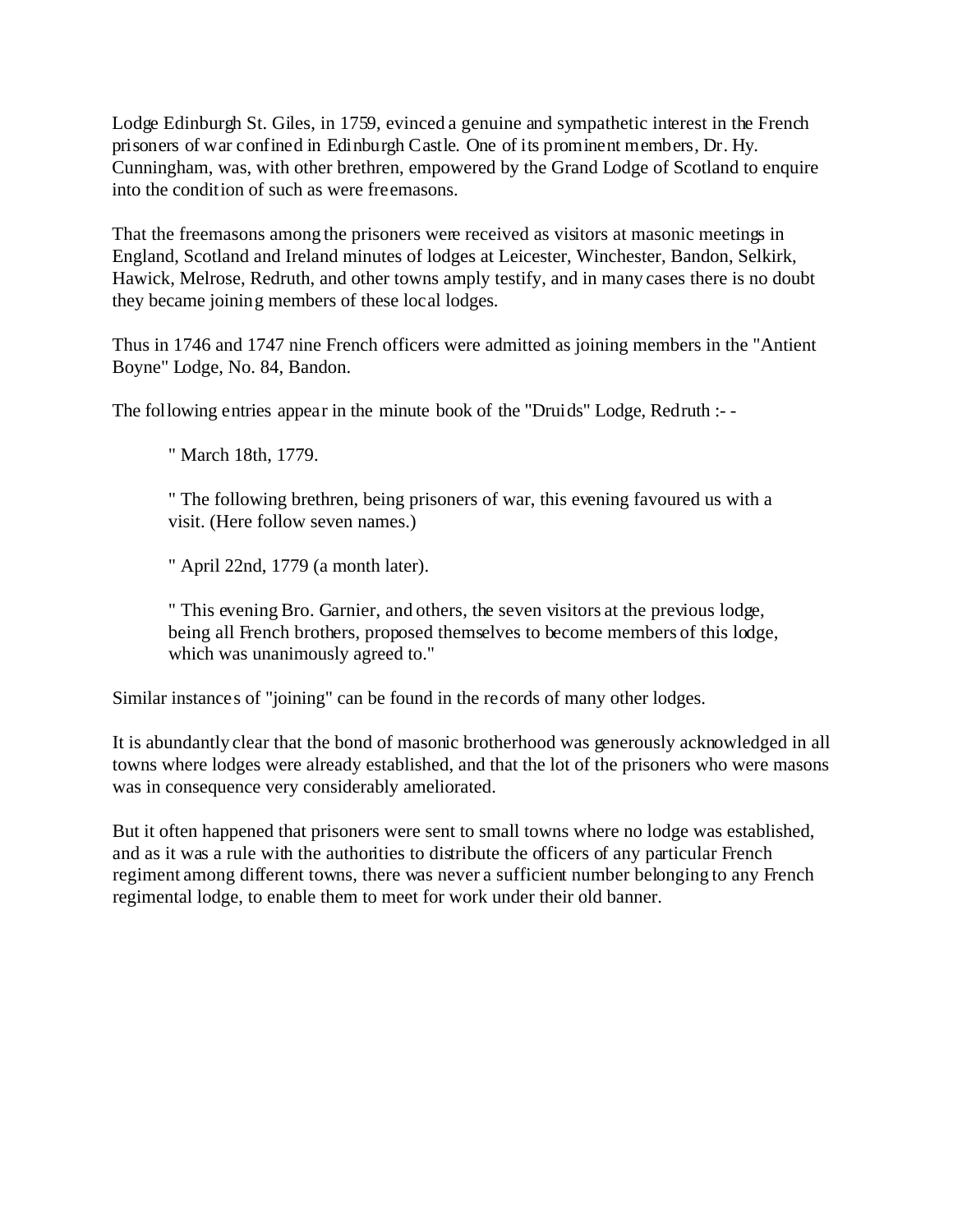For example: among the officers who signed the Certificate of the Prisoners' Lodge at Lanark, and who were probably the founders, were members of the following French lodges, viz. :- -

> A lodge attached to the 4th Regt. of Lt. Infantry. A lodge in the Island of Elba. A lodge at Mt. Didier (Dept. of the Somme). A lodge attached to the 12th Regt. of Lt. Infantry. A lodge at Calais. A lodge at La Rochelle, and A lodge at Versailles.

Thus in order to practice the ceremonies of the Craft, it was necessary that entirely new lodges should be established by the prisoners themselves. Of these we can trace about thirty, but there is very little doubt that many lodges were founded of which no records have yet come to light.

Although entirely new lodges, in some cases, no doubt, they adopted the names of the old lodges with which some of them had formerly been associated, such as "Fidelity", "Perfect Unity", "Justice and Unity", "Friendship", " Benevolence", "United Hearts" and "Sons of Mars and Neptune". This last a very common name for military lodge's.

In other cases, however, the names adopted by the prisoners clearly indicate the altered conditions under which they were meeting. For example, they designated some of their new lodges:-"Desired Reunion", "Reunited Friends", "Reunion", "Friends Reunited in Adversity", "Friends in Captivity", "Misfortune", "The Unfortunate Ones" and "Desired Peace."

Most of these lodges were established and worked without any warrant or authority whatever, and the certificates which have been preserved were clearly intended to be provisional only, inasmuch as the recipients were therein required to attach themselves to some regular lodge under the Grand Orient of France, as soon as circumstances would allow. That this was done, several of the certificates testify by an endorsement thereon. In two instances, however, the lodges are declared, in the certificates they issued, to be under the immediate authority and protection of Lord Moira, the Acting Grand Master. If in these cases Lord Moira did indeed give permission for the formation of the lodge, it may fairly be assumed, it would be only on the understanding that none but French prisoners should be admitted members therein, and as far as is known, no Englishman was ever received into those two lodges. In other cases, however, exceptions were made - thus, Benj. Plummer, P.S.G.W., of the "Antients" Grand Lodge, was a joining member of the prisoners' lodges at Wincanton and Abergavenny. His admission was probably due to assistance rendered by him in the formation and furnishing of those lodges, he being a merchant, dealing in masonic paraphernalia among other goods. Harry Cooper, cabinet maker and joiner, an Englishman, was initiated in the lodge at Wincanton; while Thomas Richards and ten others were admitted members of the lodge at Abergavenny. These two lodges, as far as is known, were exceptions to the rule.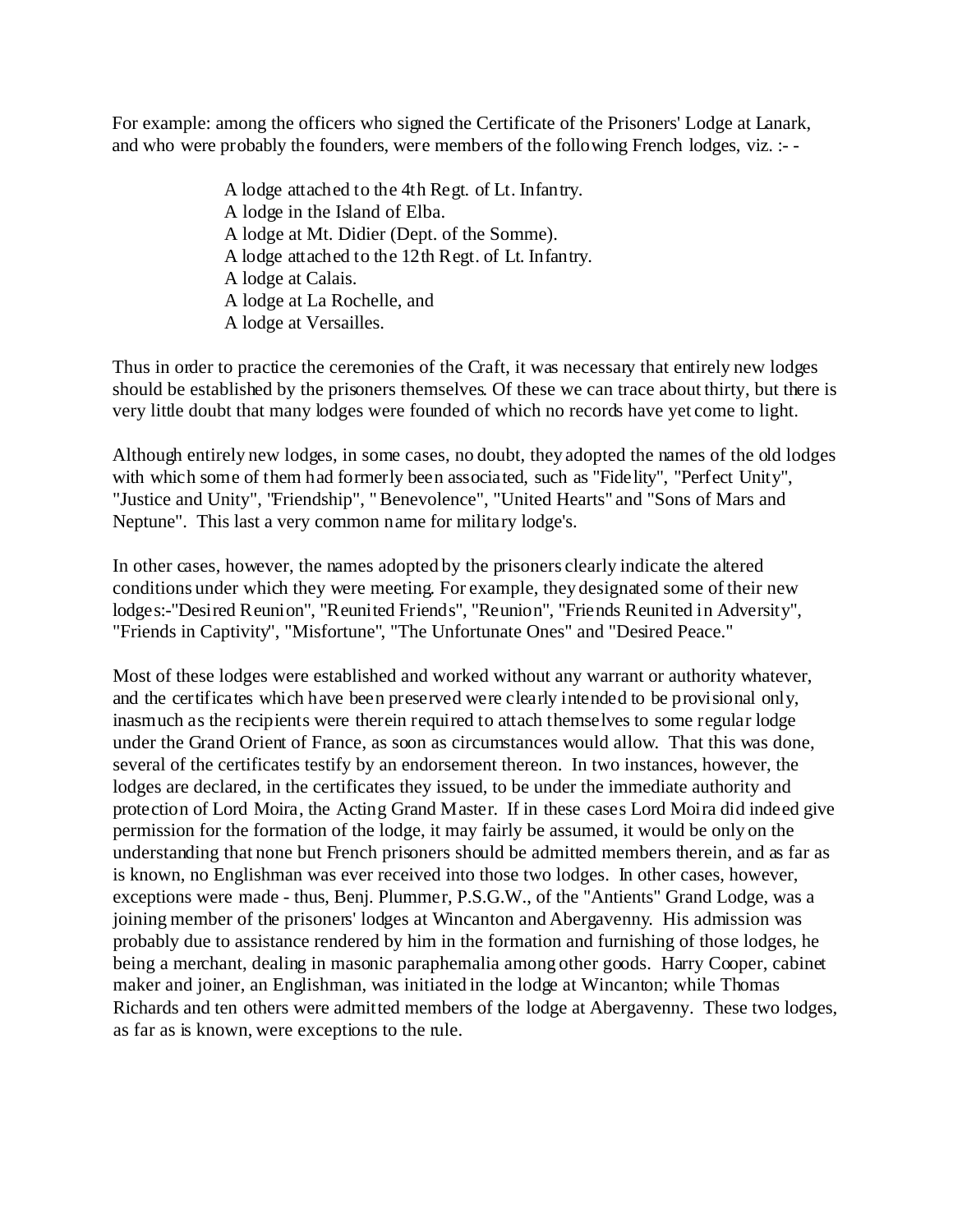The earliest lodges of French prisoners in England, of which we have any cognizance, were those at Basingstoke in 1756, Petersfield in 1758, and at Leeds in 1759-63, but of these we know nothing beyond the bare fact of their existence.

Following these, there were Lodge "Fidelite," in Berlin, in 1758 ; "Parfaite Union," in Magdeburg, in 1761; and a lodge working at York in 1762 under a warrant granted by the Grand Lodge of All England, whose headquarters were in that city.

But it was during the latter years of the great struggle with Napoleon, and the victories then achieved by the British arms, that most prisoners were taken and sent to England, and consequently more lodges established.

The existence of the following lodges among the prisoners during this period have been traced, viz. :

> Des Amis Reunis, Plymouth, 1809. Coeurs Unis, Wantage, 1810 or earlier. La Bonne Union, Northampton, 1810 or earlier. De 1'amitie, Leek, 1810. La Paix Desiree, Wincanton, 1810. Vrais Amis de l'Ordre Ashby-de-la-Zouch, 1810-11 Des Amis Reunis, Ashburton, 1810-14. Reunion Desiree, Leek, 1811. Enfants de Mars, Tiverton, 1811 or earlier. Enfants de Mars et de Neptune, Odiham, 1811. Les Amis en Captivite, Malta, 1812-20. La Paix Desiree, Sanquhar, 1812-13. Amis Reunis dans 1'adversite, Lanark, 1812. La Bienfaisance, Melrose, 1813. L'infortune, Valleyfield, 1813. Des Infortunes, Vittoria, 1813. ----- ------ ------ Selkirk, 1813-14. Enfants de Mars et de Neptune Abergavenny, 1813-14. De la justice et de I'Union, Ashby-de-la-Zouch, 1814. Reunion, Dartmoor, 1814.

Many of these lodges probably worked eight to ten years, but we have no definite knowledge on the point, as their records are not forthcoming.

It may fairly be assumed, I think, that the majority of the prisoners who established these lodges were taken during the naval engagements in the West Indies and elsewhere from 1794 onwards, and in the Peninsular War of 1807-14.

I desire especially to refer to the following lodges, as I am able to exhibit some certificates, &c., which were issued by them.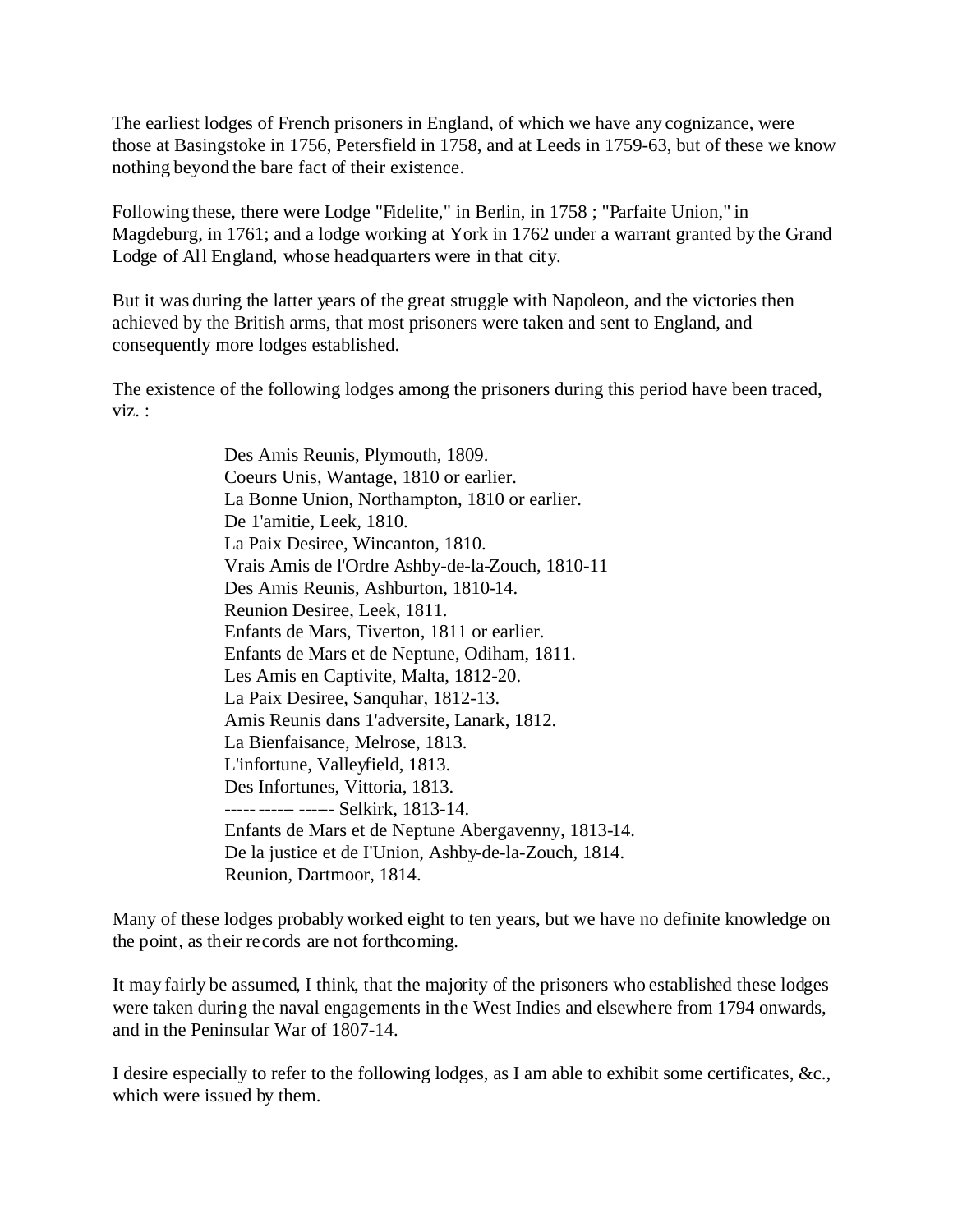#### I. ENFANTS DE MARS ET DE NEPTUNE, ABERGAVENNY.

Several relics of this lodge have been preserved, among which are four certificates, three of which I am able to exhibit ; a set of collars, blue, with broad silver lace, which were worn by the officers; together with a number of swords, used in the Rose Croix Chapter, also established by them in Abergavenny-both collars and swords being now in the possession of the "Philanthropic" Lodge, No. 818, of Abergavenny.

Of the certificates preserved, two were issued to Bro. Thomas Richards, who was a joining member of the lodge. It is believed that altogether ten or eleven Englishmen were received as members of this lodge, and it is quite impossible to give any reason for their admission.

The Craft document is of parchment, beautifully executed by hand, with seal complete, and signed by fourteen officers of the lodge, the famous De Grasse Tilly being Master or

"Venerable." It was this brother who established in France, in 1804, the Supreme Council of Sov. Gd. Inspectors General of the 33rd and last degree of the A. and A.S. Rite, of which he became Sov. Gd. Commander. He was a prisoner in England from about 1809 to 1814.

This certificate gives us an idea of the size of these lodges, for Richards was No. 45 on the roll, and, being an Englishman, his certificate was made out in both French and English, which was not the case when prepared for a prisoner.

The second Abergavenny certificate exhibited is the Rose Croix certificate of the same brother, Thomas Richards, who received the degrees in this chapter. He was No. 39 on the roll, and probably the last member received, inasmuch as within forty days the Treaty of Peace was signed at Paris, and the prisoners were at liberty to return to their native land.

The remaining Abergavenny certificate was granted to Gaspard Laudy, on being installed in the Rose Croix degree. The recipient being a prisoner, the document is entirely in French, and is issued under the direct authority of De Grasse Tilly, to whom I have already referred. Gaspard Laudy, on his return to France, affiliated with a French lodge, his certificate being endorsed to that effect. This is a proof that these provisional certificates were recognised by the French masonic authorities.

It is interesting to know that the English members of this Prisoners' Lodge subsequently founded a lodge, No. 658, which, however, was erased in 1828.

## II. DES AMIS REUNIS, ASHBURTON.

Very little is known of the prisoners' lodge established in this Devonshire town except what we gather from a parchment certificate, now exhibited, granted to a Brother Paul Carcenac, a fellow craft, in a lodge designated " Des Amis Reunis." It was probably issued between 1810 and 1814, and as the recipient was therein obligated to affiliate with a lodge under the authority of the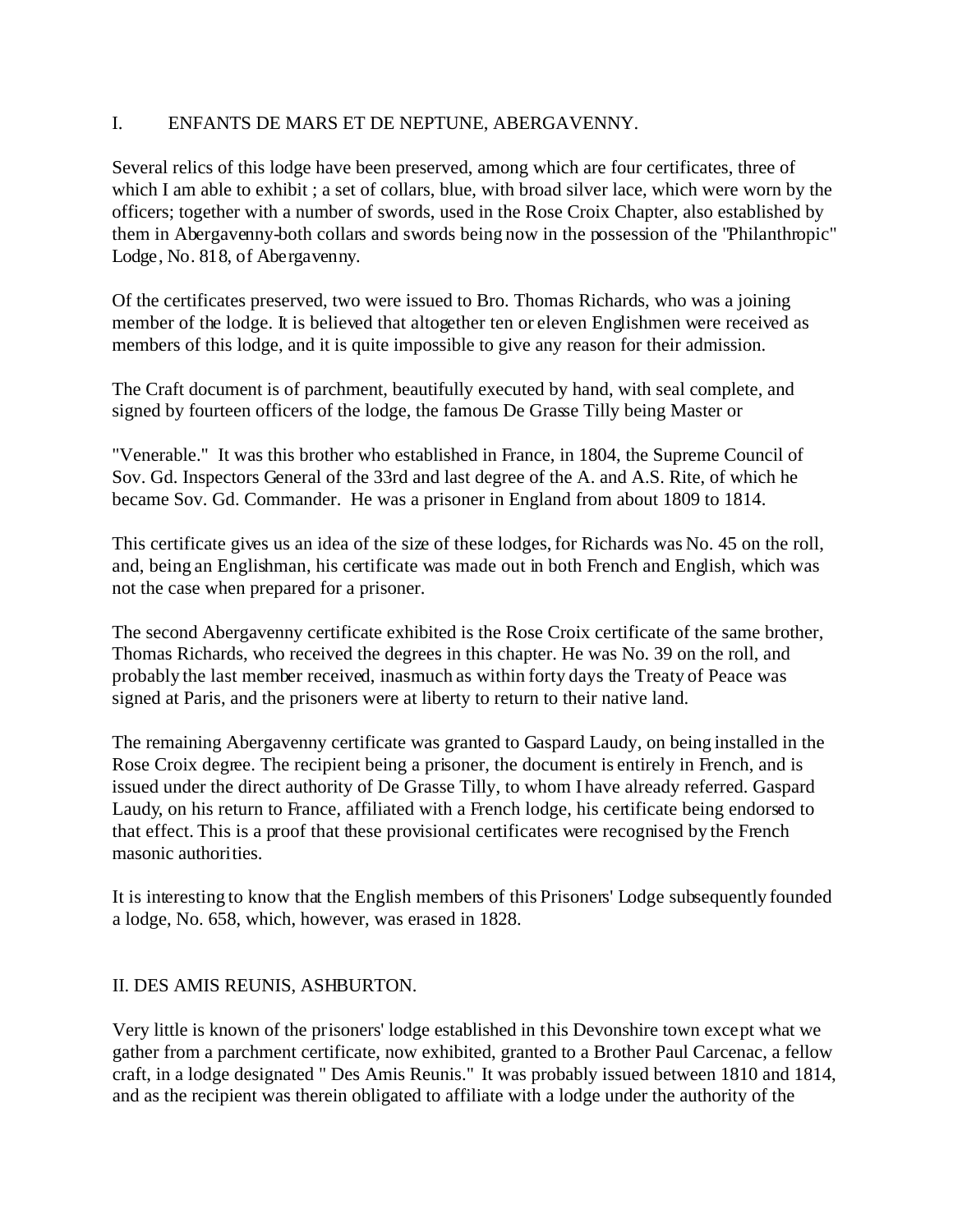Grand Orient of France immediately on his arrival in that country, it is quite possible he was returning either as an invalid or in exchange for an English prisoner of equal rank. The certificate, although somewhat faded and very indifferent in execution, is complete with signatures and seal.

#### III. ASHBY-DE-LA-ZOUCH.

More is known of the prisoners' lives, and their lodges, in this small Leicestershire town than in any other place in which they resided. Prisoners were stationed there from 1804 to 1814, the earliest arrivals belonging to the defeated army of General Rochambeau. They were about 200 in number, and seem at first to have enjoyed a fair measure of liberty, which, however, was curtailed in some cases after unsuccessful attempts at escape.

Duels, some fatal, were of not uncommon occurrence, and the gravestones of many who died can still be seen in the graveyard of the parish church. Details of ten weddings between French officers and residents in Ashby also appear in the church register. Many traditions of their residence in the town still survive, as the large sums of money received by the prisoners from time to time brought much prosperity to the townspeople.

During their ten years' residence in Ashby, the French prisoners established two lodges and a Rose Croix Chapter. One of the lodges was designated " Loge *Francaise des Vrais Amis de I'Ordre*, and there is a tradition that its constitution was celebrated by a ball, to which many of the inhabitants were invited, the hosts presenting white kid gloves to each of the ladies present.

Several interesting relics of this lodge are still preserved. They consist of two certificates-Craft and Rose Croix, a MS. "Report," portion of a French MS. ritual, three lodge pedestals, a canopy, and a tracing cloth.

The "Report" was prepared by a Committee appointed to enquire into the character, conduct and qualifications of a candidate prior to his admission ; a kind of "tongue of good report." The certificates were issued in 1810 and 1871 to Louis Jean, 2nd Lieutenant of the 11th half brigade of Light Infantry, from whose grandson, a workman at one time in my employ, they and other interesting documents were obtained. They are wholly written in French, and contain many signatures, together with the seal and stamp of the lodge.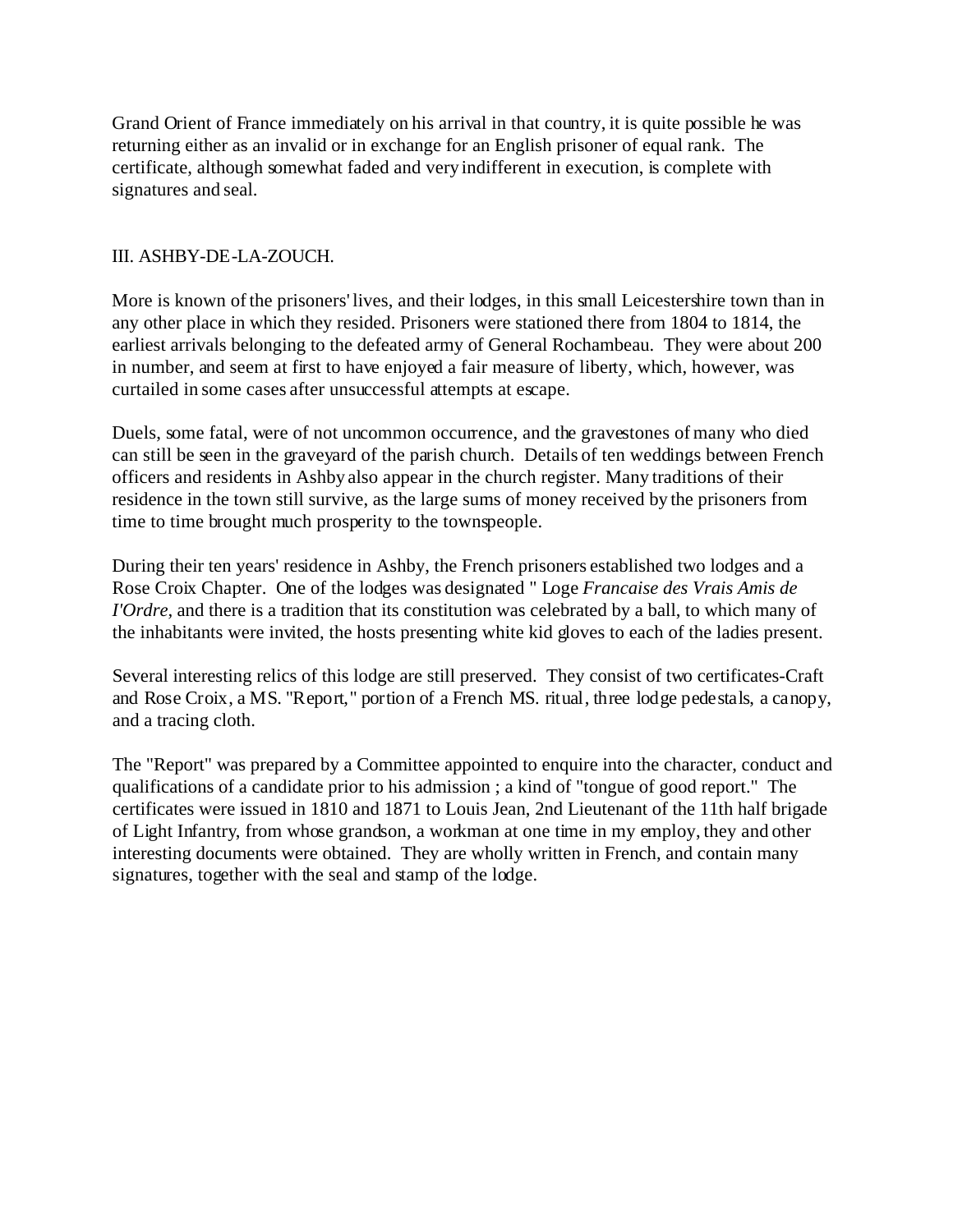The history of this Louis Jean is full of interest. The son of a landed proprietor, he was born at Rouen in 1768. In 1793 he joined the army-took part in the campaigns against the Royalists in the Depts. of the Cotes du Nord and La Vendee, also in the Netherlands. He was subsequently attached to the army sent by Napoleon in 1802 to put down an insurrection in the Island of St. Domingo. The expedition was a failure, and the remnant of the defeated army was captured by the British fleet while on its way back to France. Jean and others were sent to Ashby in 1804, where most of them remained for ten years. Jean's health failed, so that, in 1811, he was permitted to return to France as unfit for further military service. Having married an Ashby woman, he returned to reside there at the termination of the war, but was soon back again in France, where he died in 1833.

The second lodge established by the prisoners in Ashby was designated "*De la justice et de L' Union,"* and is believed to have been composed principally of those who were taken prisoners at the surrender of the Spanish fortress of Pampeluna in 1813. They are said to have brought much money with them, concealed in the soles of their boots, and in the collars and cuffs of their coatspart of the vast treasure carried away after their disastrous defeat at Vittoria some months previously. The only evidence of the existence of this lodge is contained in an endorsement on the back of a French certificate, issued in 1812, by the members of a French military lodge held in Vittoria. The translation of the endorsement runs thus :- -

" Seen for affiliation in the W. Lodge *Justice* and *Unity,* the 1st day of the 2nd month of the True Light, 5814, and has worked with all possible zeal up to this day. Orient of Ashby-de-la-Zouch, the 3rd day of the 4th month of the True Light, 5814."

Before their return to France at the peace of 1814, the Ashby prisoners disposed of their lodge furniture, &c., to some English brethren, who contemplated establishing a lodge at Repton, in Derbyshire, the warrant for which, No. 690 (now 353) , was granted in 1817. This lodge now meets at Winshill, Burton-on-Trent, and the furniture, which consists of three officers' pedestals, a dome-like canopy for the Master's chair, and a tracing cloth, is much prized by the members on account of its very interesting associations.

#### IV. " DES AMIS REUNIS," PLYMOUTH.

Although there are many references to the prisoners in locally printed newspapers and books, there is no tradition of a lodge having been held among the French prisoners detained there. However, on the back of a certificate issued in the Island of St. Domingo is an endorsement which notifies the fact. This certificate was granted to Francois Lescamela in 1797 by the Lodge " Reunion Desire," established at Port au Prince by the Grand Orient of France in 1783.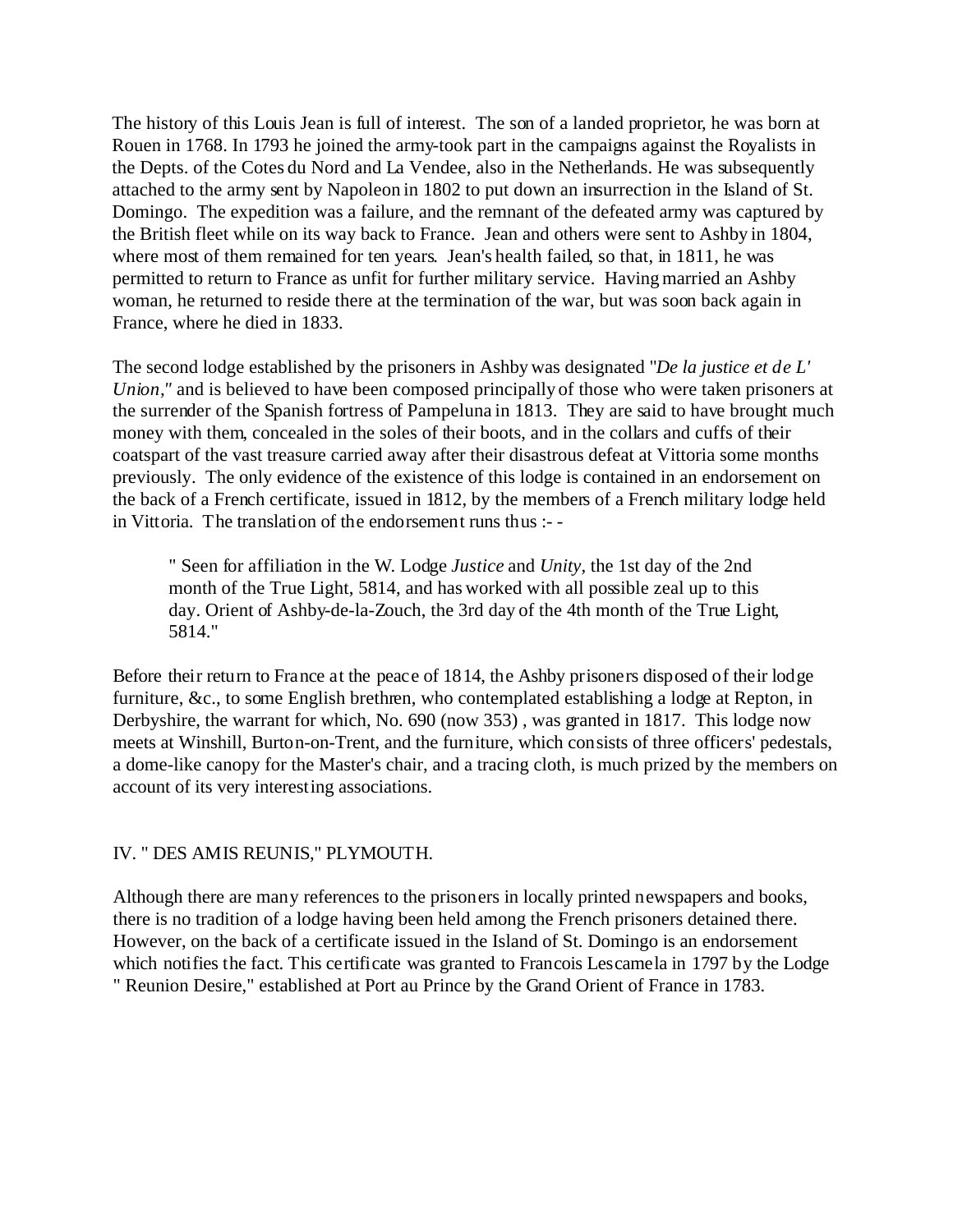It was quite usual at that time to record visits on the back of a brother's certificate. In this instance four visits are recorded ; at the Mole de St. Nicolas in 1798, at Port de Paix in the same year, at New Orleans in 1801, and at Plymouth in 1809. The last one may thus be translated :- -

" Inspected at the Lodge of ` Reunited Friends,' held at the Mill Prison, Plymouth, the 4th day of the 4th month of the year of the True Light, 5809.

BROUSSE, Ven. LE MAIRE, Sec."

It is well known that a large number of prisoners were confined in the Millbay Prison, Plymouth, early in the last century. This prison was built especially for the purpose upon land expressly given by the Prince of Wales, afterwards George IV., as owner of the Duchy of Lancaster. It was a very large building, for at times 8,000 to 10,000 were imprisoned there. It was subsequently occupied as military barracks.

Of the other prisoners' lodges to which reference has been made, there is absolutely no information where they were held, but in this instance there is no doubt of the fact, and it is a matter for surprise, that under the strict rules of prison life the authorities allowed a lodge to be held in the prison by the men committed to their charge. Again, it was the rule for all wellbehaved officers to be allowed " on parole," so that we are almost forced to the conclusion, either that this prison lodge was held among the private soldiers, or was composed of officers who for attempted escape or other infringement of the conditions of their parole, were being confined in the prison.

## V. LODGE "DES INFORTUNES," VITTORIA.

I have included this lodge in my list because the town of Vittoria was at this time in possession of the British forces. By its capture in June, 1813, the French cause in Spain received a very severe blow, a large number of prisoners and much valuable war material falling to the victors.

Some of the prisoners, who were masons, established a lodge there in Nov., 1813, under the appropriate title of "Des Infortunes," the Master of which was Lamarque, a famous French General.